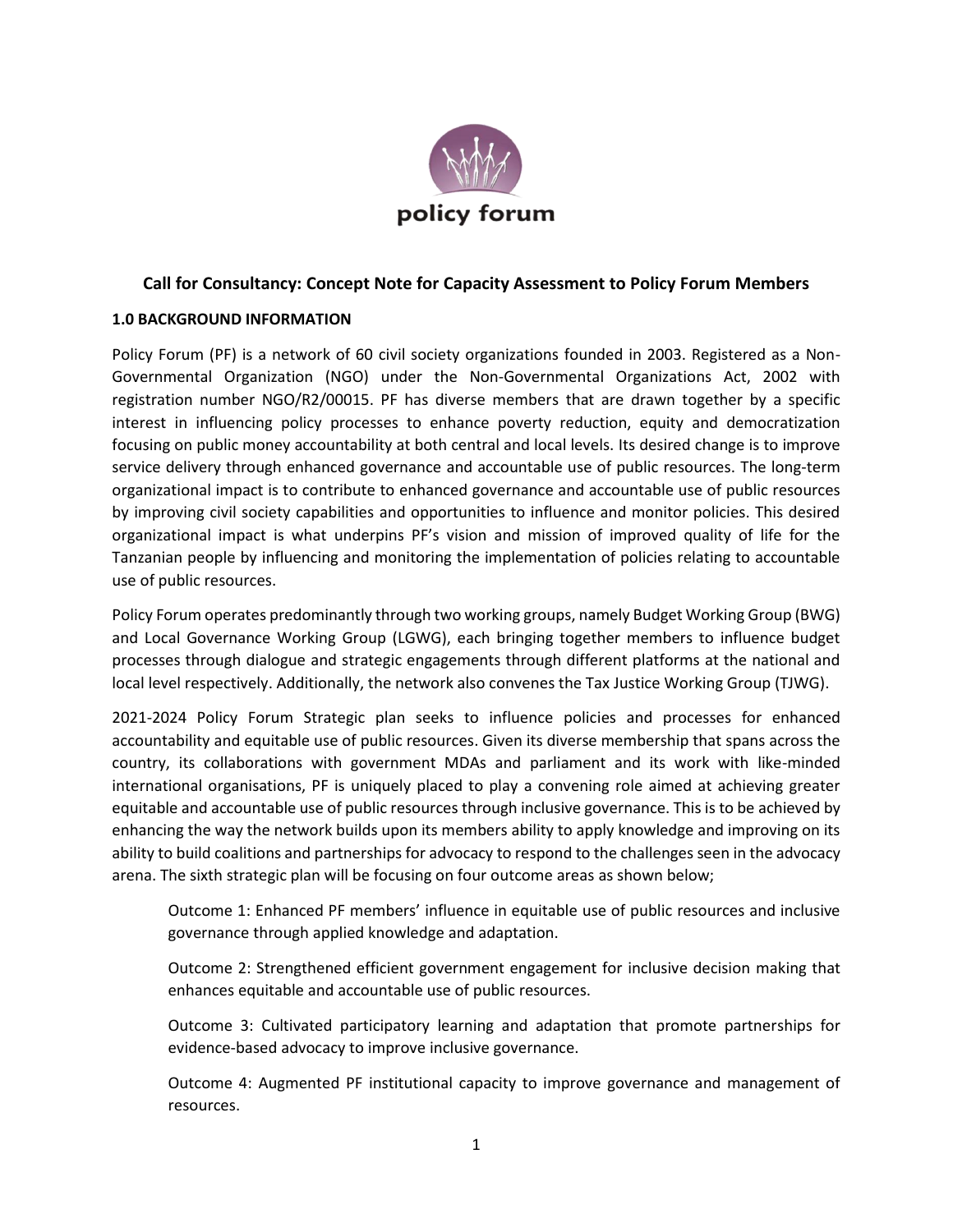# **2.0 RATIONALE FOR ORGANISATIONAL CAPACITY ASSESSMENT (OCA)**

Leveraging on the efforts made to strengthen the PF network, in August 2021 the Secretariat and the Board of Directors conducted visits to member organisations aimed at improving the relationship between the Secretariat, Members and the Board of Directors and enhance network coordination while deepening understanding of the member's operations and interventions. A total of  $6<sup>1</sup>$  members were visited and as a result, it was noted that to improve PF institutional capacity, a robust network's Organizational Capacity Assessment (OCA) focusing on PF members needs to be conducted.

The assignment shall involve a thorough assessment of the PF membership fraternity covering OCA aspects that include governance and leadership, organizational management, program management, human resource and financial management. The overall objective of this assignment is to strengthen the network governance and understand diversities within the network to manage relations for enhanced coordination of the PF's activities within and beyond the network. Specific objectives include:

- a) To establish areas for capacity enhancement among members,
- b) To offer recommendations regarding membership management for improved coordination of the network's activities
- c) To offer recommendations on how the learning within the network can happen given the diversities within PF membership and;
- d) To give recommendations on how members can co-create and establish synergy for joint activity implementation and/or fundraising.

## **3.0 KEY ASSESSMENT AREAS**

The five aspects of the OCA will be assessed to all PF members, and will include;

**3.1 Governance:** Under this aspect, the assessment shall focus on reviewing PF members' governance and leadership structure within their organizations. It will assess the clarity of the organizations' motivation, purpose, and stability by reviewing its guiding principles, structure, and oversight mechanisms. The assessment will also consider reviewing the existing oversight mechanisms such as the existence of the functioning Governing Board, operational policies, procedures and compliance obligations within organizations and the government laws governing the NGO sector.

**3.2. Organisation Management**: The assessment will review PF members strategic and operational plans and budget and evaluate whether the available operational plans are in line with the Network's strategic goals as outlined in its SP for 2021-2024. The assessment will also assess whether members have communication and reporting mechanism to stakeholders, both communities and the secretariat.

**3.3. Program Management:** Assessment will evaluate members' current action/activity plans, evaluating how planned activities are executed and monitored to record results. This will also include assessing members' plans on how best they incorporate PF's network objectives and how

<sup>1</sup> ANSAF, Restless Development, WACOD, CODEFA, NCA and WISE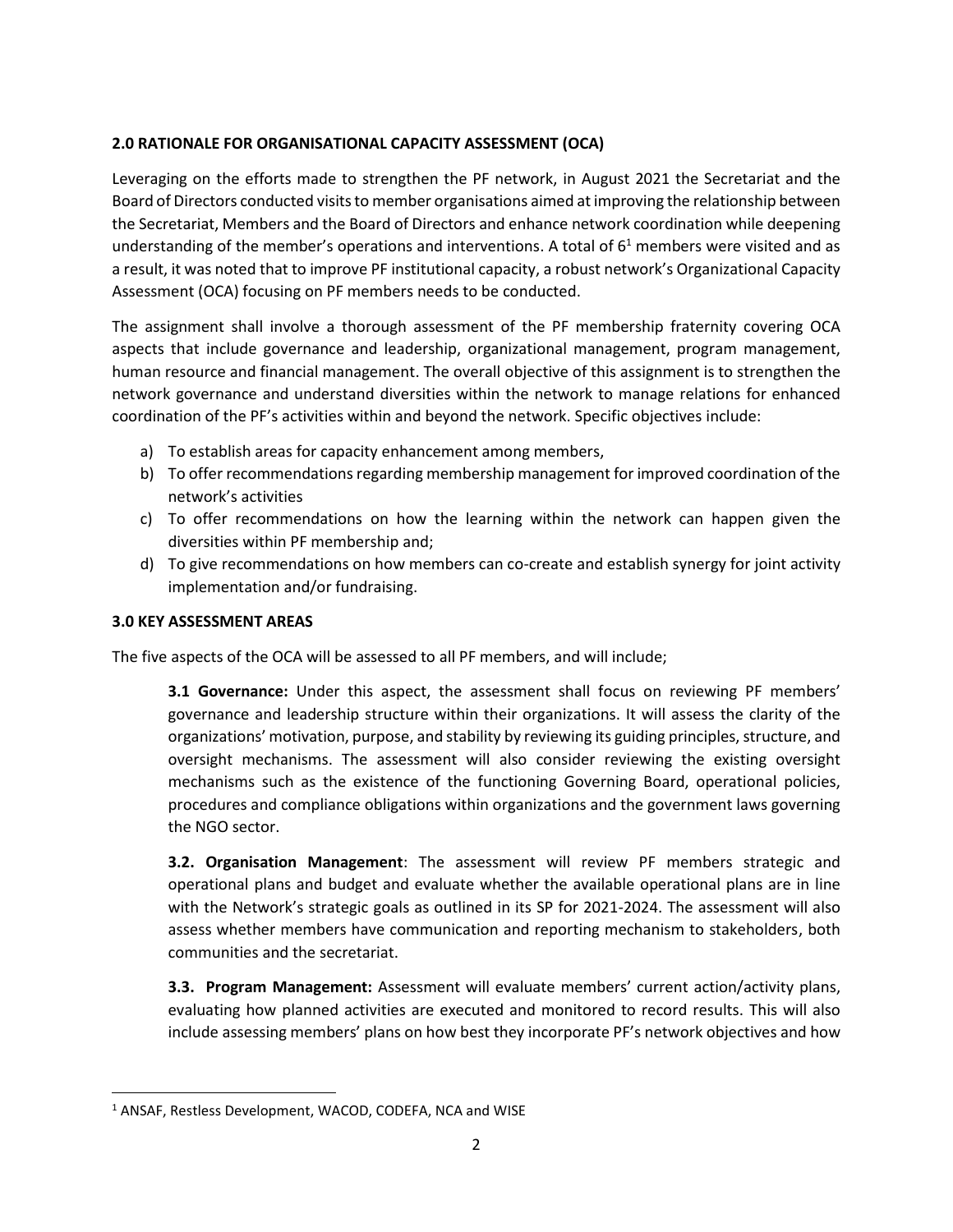results contribute to the realization of PF's desired goal. The actions/activity plans to be assessed must be within the Network's strategic goals outlines in its for 2021-2024.

**3.4. Human Resources:** Assessment will cover human resources aspects, assessing whether PF members have recognizable offices and employees and/or volunteers, what are the capacity, strengths and gaps within HR policies and procedures and how these could be addressed.

**3.5. Financial Management;** Assessment of PF members financial systems, policies and procedures and staff's skillset on the same. This assessment will also cover internal controls, financial documentation, and reporting (Audit Functions) as well as financial planning and sustainability.

## **Other Areas for Assessment/Information Needed**

- 1. Membership benefits obtained through PF network,
- 2. How members mainstream gender equality and social inclusion dimensions in their interventions
- 3. Membership fee structure and payment modalities,
- 4. Compliance matters: challenges related to legal frameworks governing the NGO sector.
- **5.** Network activities coordination, member participation and communication (including reporting and feedback sharing) what needs to be done to improve these aspects**.**
- **6.** Ways to engage members more effectively to ensure robust resources mobilization.

## **5.0 SCOPE OF THE ASSIGNMENT**

The assessment will be conducted to all PF members including those belonging to working groups i.e. Local Governance Working Group, Budget Working Group and Tax Justice Working Group.

## **6.0 PROPOSED METHODOLOGY**

The assessment will employ qualitative methods focusing on participatory approaches to gain information and perspective from appropriate documents and selected respondents. Consultants will be required to collect, validate and analyze both primary and secondary data and produce a report final report. The assignment, hence, is anticipated to take place at two levels:

a) Primary data collection: Structured and semi-structured in-depth interviews with PF members, focus group discussions and direct observation as appropriate.

b) Secondary data collection: A desk review of self-assessment and reporting information available within PF's membership database.

## **6.1 Tools**

Upon selection, a lead consultant is expected to work with PF Secretariat to identify operational areas, customize tools to be used, testing the tools to fit the purpose before actual data collection.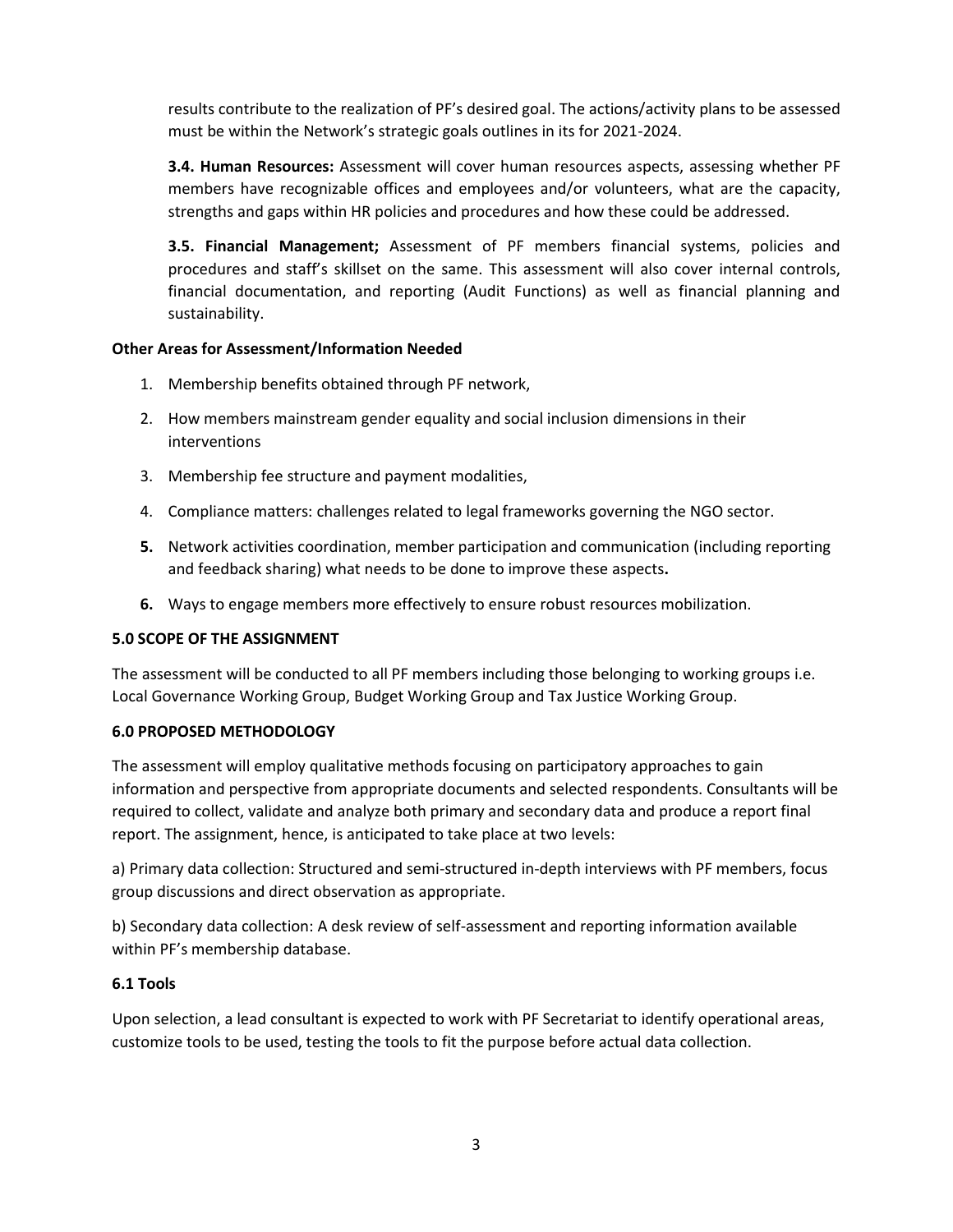#### **7.0 REVIEW TEAM AND EXPERTISE REQUIRED**

The review will be carried out by a team of senior consultants with the following qualifications;

- a. Combined extensive demonstrable professional experience in conducting organisational capacity assessment to network-based organizations which are member-led.
- b. Team Leader or Key Person responsible for the review must possess a relevant professional qualification in Organisational Management preferably from the Master degree level; and demonstrate evidence of performing similar work.
- c. Knowledgeable (balanced team) with competencies in relationship management, advocacy, coalition building, conflict resolution and gender expertise
- d. Familiarity with member-based organizational work environment and dynamics will be an added advantage.
- e. Fluent in English and at least one of the reviewers should have excellent fluency in Swahili.
- f. Combined experience in the governance sector in the East Africa region and the Tanzania context in particular.
- g. Ability to write clearly and concisely in English, including the ability to communicate technical study findings to a non-technical audience.

### **8.0 DELIVARABLES AND TIMELINES**

The Review Team will prepare and submit the following key deliverables: (a) inception report with a work plan (b) Proposed tools and (c) An assessment report.

The table below shows a timeline of the different assignment milestones and deliverables that will be required from the assessors:

| S/No | Assignment                                                                               | Day(s) |
|------|------------------------------------------------------------------------------------------|--------|
| 1.   | <b>Consultation with PF Secretariat</b>                                                  | 1      |
| 2.   | A work plan/inception report setting out a detailed<br>project methodology               | 5      |
| 3.   | Document analysis, Data collection, Report Writing and<br><b>Draft Report Submission</b> | 25     |
| 4.   | Validation                                                                               |        |
| 5.   | <b>Final Report Submission</b>                                                           |        |